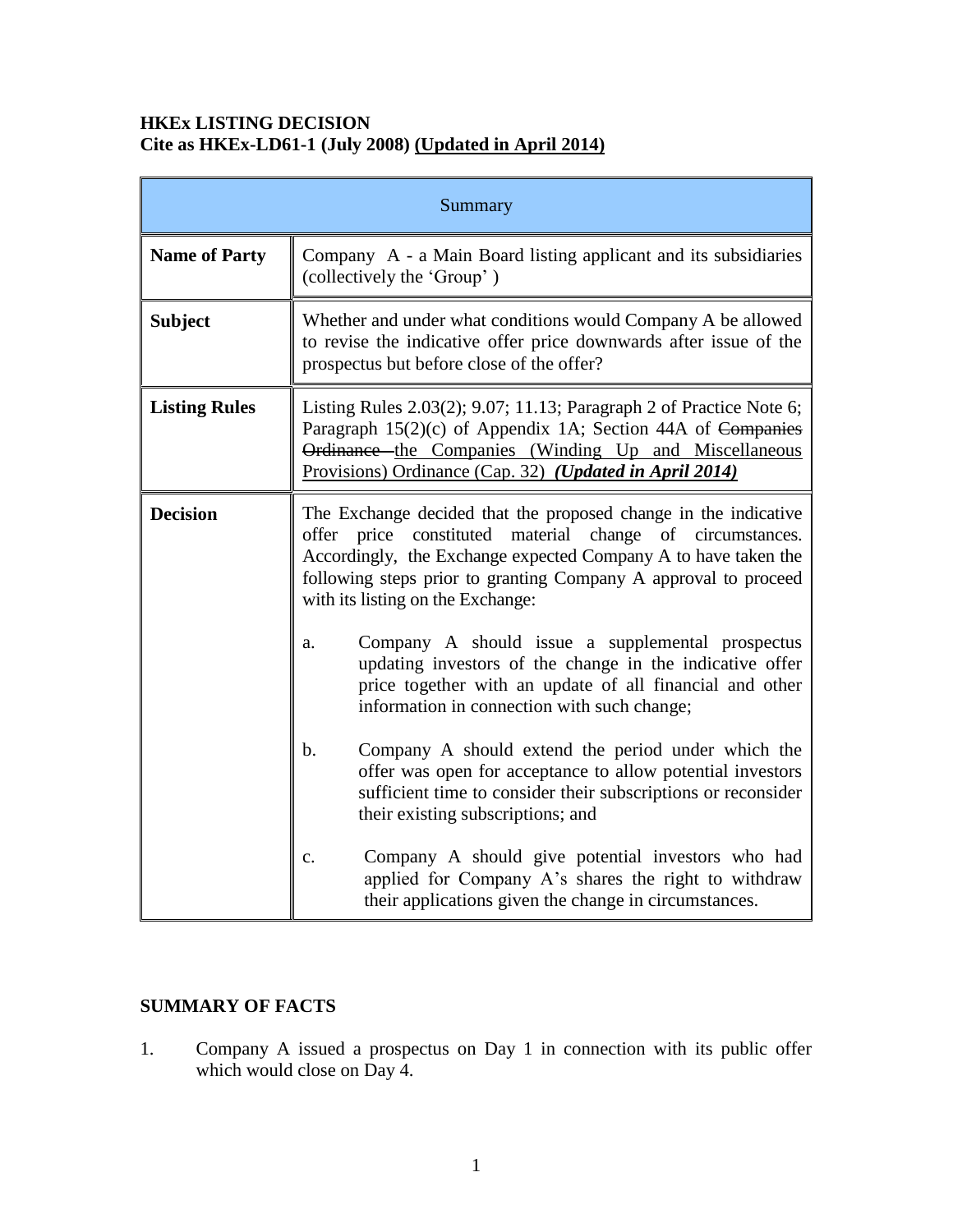- 2. On the same day after issue of the prospectus, Company A notified the Exchange that it proposed to reduce the lower-end of the indicative offer price range by more than 25% (thereby potentially reducing the net proceeds to be received by Company A accordingly), and issue a supplemental prospectus to make the necessary amendments to the prospectus (the "Proposal"). Company A requested the Exchange to grant approval for the publication of the supplemental prospectus and to enable it to proceed with its listing in accordance with its original timetable without extending the offer period or granting a right of withdraw to applicants who had submitted applications for the Company A's shares.
- 3. In support of its Proposal, Company A submitted that:
	- a. Potential investors had been well informed of potential reduction in the offer price range

Relevant disclosure had already been made in the prospectus regarding the global coordinator's right, with the consent of Company A (for itself and on behalf of the selling shareholders) to reduce the indicative offer price range to below that was stated in the prospectus at any time prior to close of the public offer, and that the applicant who submitted an application for the offer shares prior to close of the public offer would not be allowed to subsequently withdraw such application even if the offer price was reduced. Based on the disclosure in the prospectus, directors of Company A were of the view that Company A would not need to allow prospective investors to withdraw their applications already made by reason of the downward adjustment of the indicative offer price;

b. No material change in the Company's financial position as a result of the downward adjustment of the offer price range

The Group would continue to have sufficient working capital for its future requirements as disclosed in the prospectus notwithstanding that the downward adjustment of the offer price would have reduced Company A's entitlement to the net proceeds of the share offer; and

c. Impact on Company A if the listing timetable was to be delayed

The directors of Company A were of the view that the information would not be sufficiently material to justify an extension of the offer period, nor would it likely affect the decision of a reasonable prospective investor in making an investment decision in respect of the shares of Company A.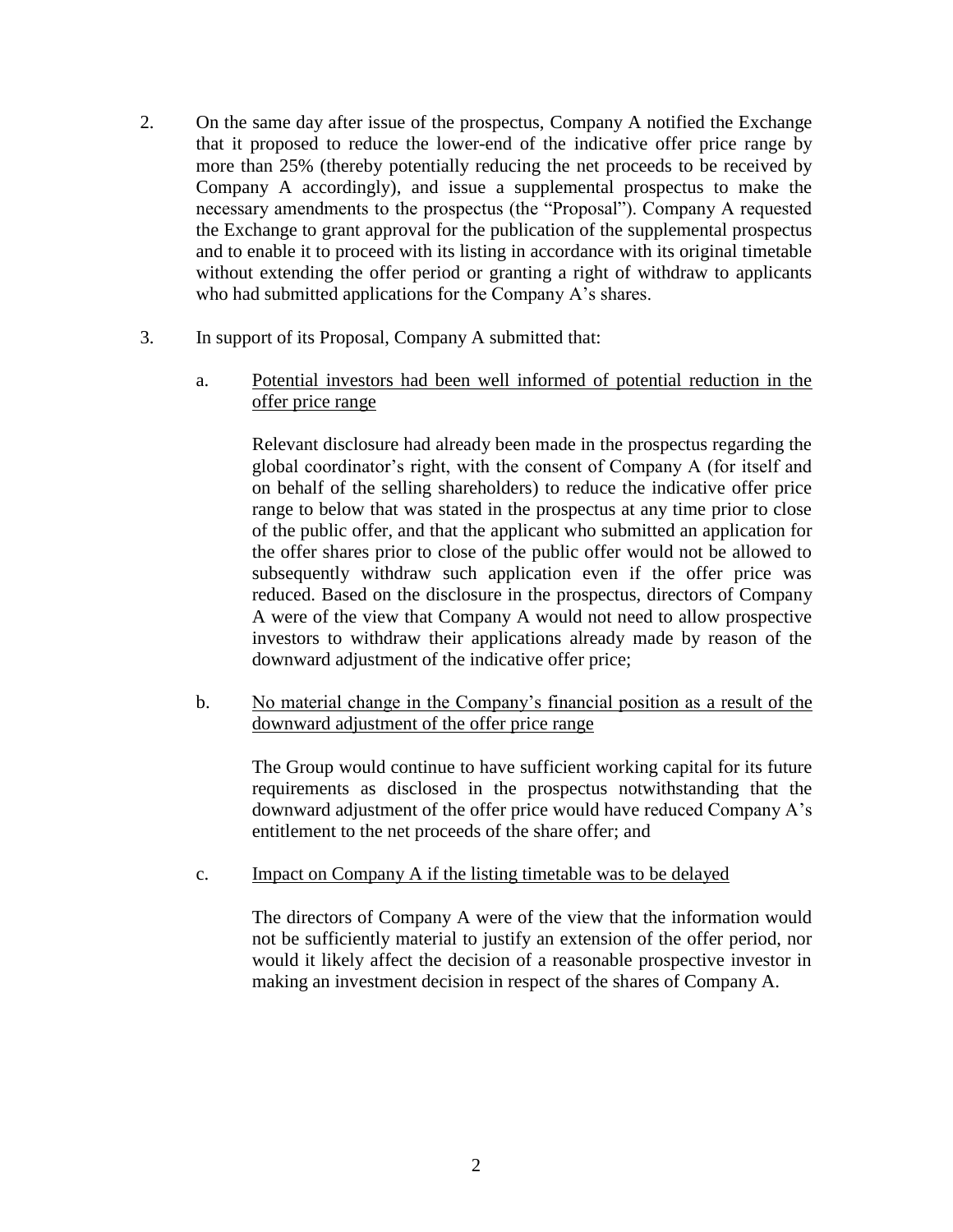#### **THE ISSUE RAISED FOR CONSIDERATION**

4. Whether and under what conditions would Company A be allowed to revise the indicative offer price downwards after issue of the prospectus but before close of the offer?

### **APPLICABLE LISTING RULES OR PRINCIPLE**

5. Listing Rule 2.03(2) sets out the general principles of the Listing Rules as follows:

The Exchange Listing Rules reflect currently acceptable standards in the market place and are designed to ensure that investors have and can maintain confidence in the market and in particular that:-

…

- (2) the issue and marketing of securities is conducted in a fair and orderly manner and that potential investors are given sufficient information to enable them to make a properly informed assessment of an issuer and, in the case of a guaranteed issue, the guarantor and of the securities for which listing is sought;
- 6. Listing Rule 11.13 requires that:

If at any time after the issue of the listing document or a supplementary listing document as provided for by this rule and before the commencement of dealings in any securities, the issuer becomes aware that:-

- (1) there has been a significant change affecting any matter contained in the listing document; or
- (2) a significant new matter has arisen, the inclusion of information in respect of which would have been required to be in the listing document if it had arisen before the listing document was issued,

the issuer shall, as soon as practicable, submit to the Exchange for its review and, once the Exchange has confirmed that it has no further comments thereon, issue a supplementary listing document giving details of the change or new matter, unless the Exchange agrees otherwise.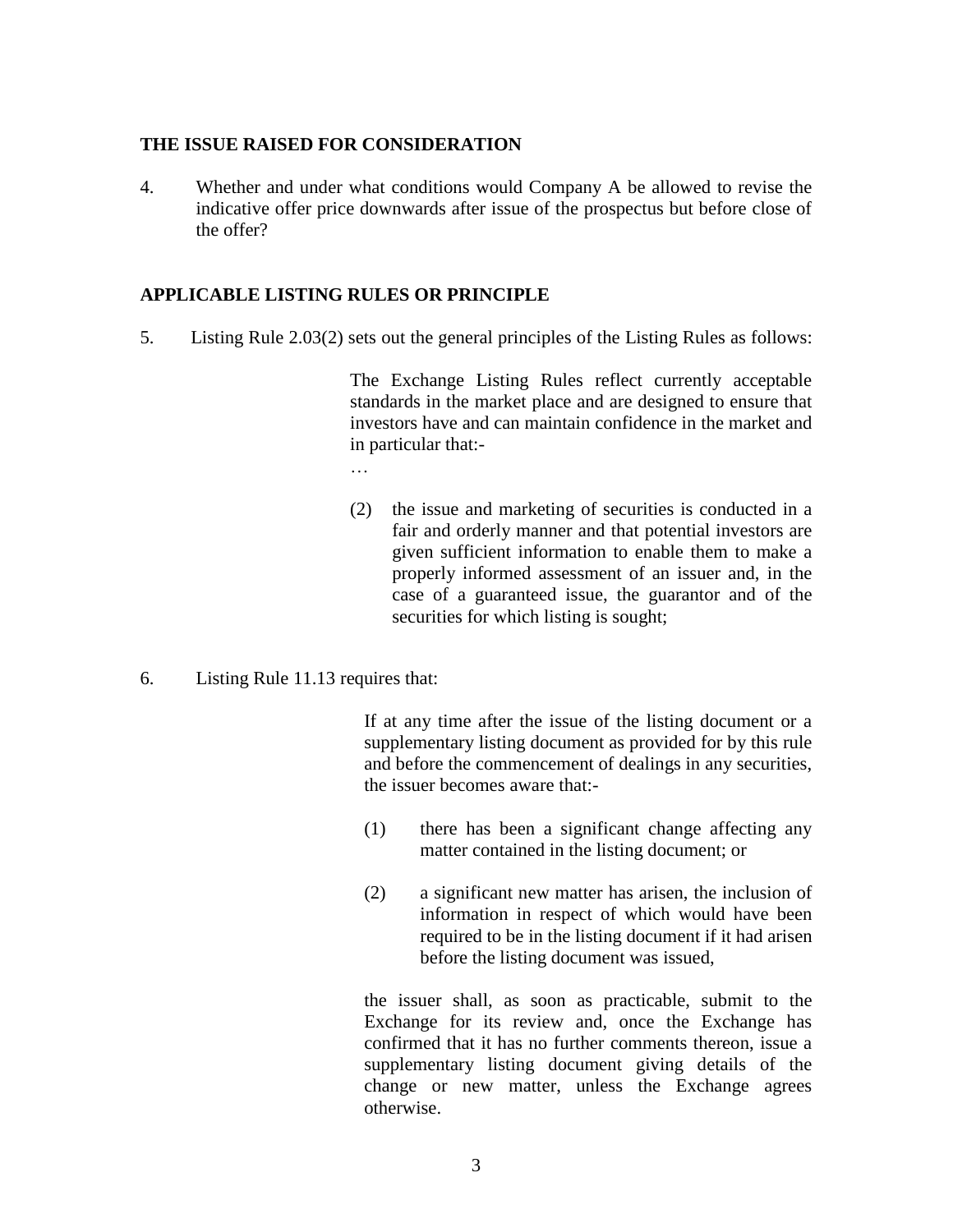For the purpose "significant" means significant for the purpose of making an informed assessment of the matters mentioned in rule 11.07 above.

7. Paragraph 15(2)(c) of Appendix 1A to the Listing Rules states that:

The following information concerning the terms and conditions of the issue and distribution, public and private, of the securities in respect of which the application for listing is made where such issue or distribution is being effected in conjunction with the issue of the listing document or has been effected within the 12 months preceding the issue of the listing document:-

- (c) the issue price or offer price of each security, stating the nominal value of each security;
- 8. Listing Rule 9.07 provides that the listing document must not be issued until the Exchange has confirmed to the issuer that it has no further comments thereon.
- 9. Paragraph 2 of Practice Note 6 of the Listing Rules states that

The Exchange is concerned to ensure that all statements contained in a listing document are strictly adhered to by the issuer and such statements must not be misleading or inaccurate in any way. In this regard, the Exchange places particular importance on the details relating to an offer period set out in listing documents issued in support of an offer of securities. The Exchange considers the details of an offer period to be a material term of the listing document which must be relied upon by all investors and which should remain the same for all investors. Furthermore, in order to ensure that all investors are treated fairly and equally, and so that there is no confusion or uncertainty surrounding the offer period, the offer period set out in the listing document should not normally be revised or extended.

10. Section 44A(1) of Companies Ordinance the Companies (Winding Up and Miscellaneous Provisions) Ordinance (Cap. 32) provides that no allotment shall be made of any shares in or debentures of a company in pursuance of a prospectus issued generally and no proceedings shall be taken on applications made in pursuance of a prospectus issued generally until the beginning of the  $3<sup>rd</sup>$  day after that on which the prospectus is first so issued or such later time (if any) as may be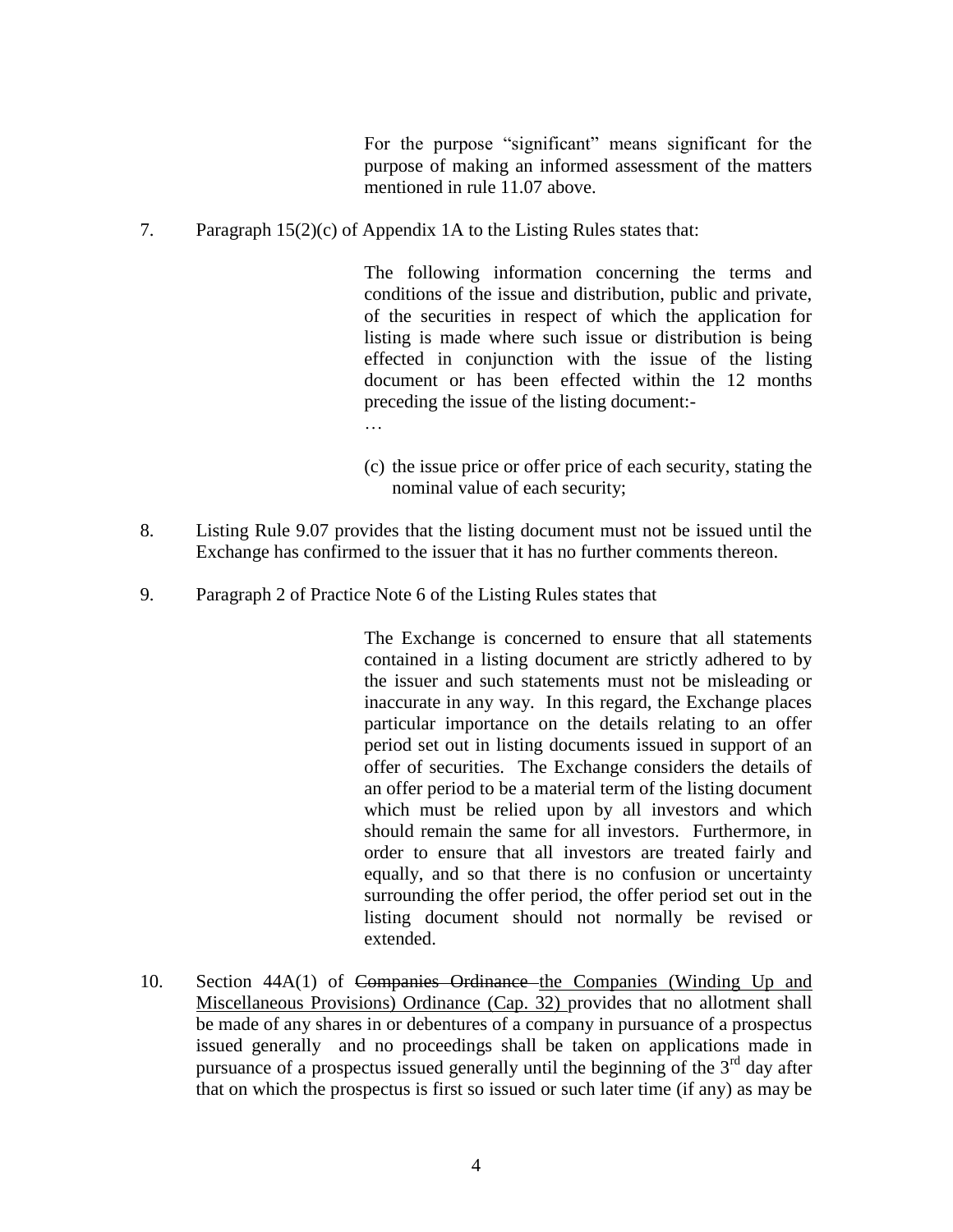specified in the prospectus. The Companies Ordinance Companies (Winding Up and Miscellaneous Provisions) Ordinance (Cap. 32) refers 'the beginning of the said  $3<sup>rd</sup>$  day or such later time' to as 'the time of the opening of the subscription lists'. This requirement applies to the issue of supplemental prospectus or replacement prospectus *(Updated in April 2014).*

# **THE ANALYSIS**

 $\overline{a}$ 

- 11. The Listing Rules envisage that the issue and marketing of securities must be conducted in a fair and orderly manner and that potential investors are given sufficient information to enable them to make a properly informed assessment of an issuer. Under this principle, the Exchange expects the issuer, sponsor and underwriting syndicate to have conducted a careful price discovery process for the determination of a realistic price or price-range for the IPO which, in turn, is reflective of the valuation and takes into account of the future development of the issuer.
- 12. The Exchange considered that the proposed revision of share offer price was a material change of circumstances as it would affect other aspects of Company A, including its market capitalisation and use of proceeds; such change of circumstances was likely to be materially adverse from the perspective of prospective investors.
- 13. In light of the revised price range and the corresponding additional information in the supplemental prospectus, the Exchange considered that the potential investors should be afforded sufficient time to consider their proposed subscriptions or reconsider existing subscriptions. This is consistent with section 44A of the Companies Ordinance Companies (Winding Up and Miscellaneous Provisions) Ordinance (Cap. 32) which affords the prospective investor at least 3 days after issue of the prospectus or supplemental/replacement prospectus to make an investment decision *(Updated in April 2014).*
- 14. With respect to those applicants who had submitted their applications prior to Company A communicating its decision to the market to revise the indicative offer price downwards, the Exchange considered that such applicants should be provided a right to withdraw their applications. This provision of the right to withdraw is consistent with Proposal 16 of the Consultation Conclusions on the Consultation Paper on Possible Reforms to the Prospectus Regime in the Companies Ordinance<sup>1</sup> published by the Securities and Futures Commission in September 2006 regarding the proposal to require the issuer of a prospectus to publish a supplemental or replacement prospectus if it becomes aware of a significant change affecting prospectus disclosures and to grant investors a right to withdraw their applications.

<sup>1</sup> Retitled as the Companies (Winding Up and Miscellaneous Provisions) Ordinance (Cap. 32) with effect from March 2014 *(Updated in April 2014).*